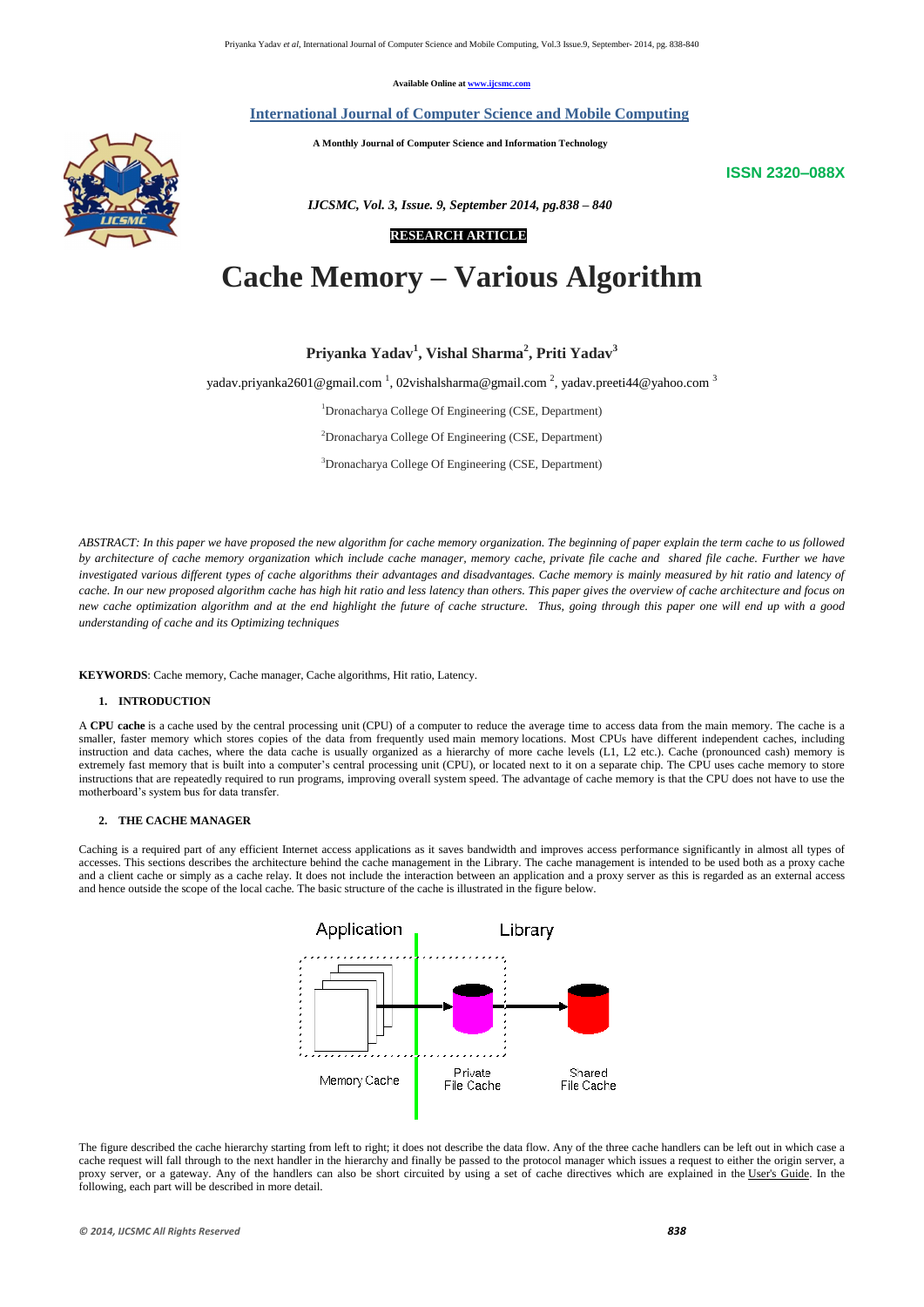*© 2014, IJCSMC All Rights Reserved 839*

## **Memory Cache**

The memory cache is completely handled by the application and is only consulted by the Library when servicing a request. It is considered private to a specific instance of an application and is not intended to be shared between instances. Handling the memory cache includes the following tasks: object storage, garbage collection, and object retrieval. The application can initiate a memory cache handler by registering a call back function that is called from within the Library on each request. The details of this registration is described in the [User's Guide.](http://www.w3.org/Library/User/Using/Cache.html)

The memory cache must define its own garbage collection algorithm which can be based on available memory etc. Again, the [Line Mode Browser](http://www.w3.org/LineMode/) has a very simple memory management of how long objects stay around in memory. It is determined by a constant in the [GridText](http://www.w3.org/LineMode/src/GridText.c) module and is by default set to 5 documents. This approach can be much more advanced and the memory garbage collection can be determined by the size of the graphic objects, when they expire etc. but the API is the same no matter how the garbage collector is implemented.

Traditionally, the memory cache is based on handling the graphic objects described by the HyperDoc object in memory as the user keeps requesting new documents. The HyperDoc object is only declared in the Library - the real definition is left to the application as it is for the application to handle graphic objects. For example, the Line Mode Browser has its own definition of the HyperDoc object called **[HText](http://www.w3.org/LineMode/src/GridText.html)** which describes a fully parsed HTML object with enough information to display itself to the user. However, the memory cache handler can handle other objects than HTML, for example images, audio clips etc. It is important to note that the Library does not imply any limitations on the usage of the memory cache.

## **Private File Cache**

The private file cache is to be regarded as a direct extension of the memory cache as intended for intermediate term storage of data objects. As the memory cache, it is intended to be private to a single instance of an application as long as the instance is running. However, as a file cache is persistent, it can be shared between several instances of various applications as long as exactly one instance owns the private cache at any one time. The single ownership of a private cache means that the cache can be accessed via the local file system by one instance of an application only.

There are two purposes of the private file cache:

- 1. To maintain a persistent cache for applications that do not have a shared cache.
- 2. To maintain a private persistent cache for specific groups of documents that are not to be shared among other applications. Examples of such are documents with a HTTP header *Pragma: Private* which will be introduced in HTTP/1.1

Often an important difference between the memory cache and the file cache is the format of the data. As mentioned above, in the memory cache, the cached objects can be pre-parsed objects ready to be displayed to the user. In a file cache the data objects are always stored along with their metainformation so that important header information like Expires, Last-Modified, Language etc. is a part of the stored object together with any unknown metainformation that might be a part of the object.

For [CPU caches](http://en.wikipedia.org/wiki/CPU_caches) with large [associativity](http://en.wikipedia.org/wiki/CPU_cache#Associativity) (generally >4 ways), the implementation cost of LRU becomes prohibitive. In many CPU caches, a scheme that almost always discards one of the least recently used items is sufficient. So many CPU designers choose a PLRU algorithm which only needs one bit per cache item to work. PLRU typically has a slightly worse miss ratio, has a slightly better latency, and uses slightly less power than LRU.

Randomly selects a candidate item and discards it to make space when necessary. This algorithm does not require keeping any information about the access history. For its simplicity, it has been used in [ARM processors.](http://en.wikipedia.org/wiki/ARM_architecture)<sup>[\[5\]](http://en.wikipedia.org/wiki/Cache_algorithms#cite_note-5)</sup> It admits efficient stochastic simulation.<sup>[\[6\]](http://en.wikipedia.org/wiki/Cache_algorithms#cite_note-6)</sup>

An SLRU cache is divided into two segments, a probationary segment and a protected segment. Lines in each segment are ordered from the most to the least recently accessed. Data from misses is added to the cache at the most recently accessed end of the probationary segment. Hits are removed from wherever they currently reside and added to the most recently accessed end of the protected segment. Lines in the protected segment have thus been accessed at least twice. The protected segment is finite, so migration of a line from the probationary segment to the protected segment may force the migration of the LRU line in the protected segment to the most recently used (MRU) end of the probationary segment, giving this line another chance to be accessed before being replaced. The size limit on the protected segment is an SLRU parameter that varies according to the I/O workload patterns. Whenever data must be discarded from the cache, lines are obtained from the LRU end of the probationary segment.<sup>[\[7\]](http://en.wikipedia.org/wiki/Cache_algorithms#cite_note-7)</sup>"

## **Shared File Cache**

A shared file cache which can be accessed by several independent applications requires its own cache manager in order to ensure a consistent cache and to handle garbage collection. A shared file cache can in many ways be regarded as similar to a proxy cache as a single application do not know when a cached object is either discarded or refreshed in the shared cache area.

If a shared cache manager does exist then the only remaining purpose of a private file cache is to store explicitly private objects. All other objects will be stored in the shared cache.

As for the private file cache, the data objects are always stored along with their meta information so that any meta information associated with an object can be returned to the requesting application.

## **3. CACHE ALGORITHMS**

## **Belady's Algorithm**

The *most* efficient caching algorithm would be to always discard the information that will not be needed for the longest time in the future. This optimal result is referred to as Belady's optimal algorithm or [the clairvoyant algorithm.](http://en.wikipedia.org/wiki/Page_replacement_algorithm#The_theoretically_optimal_page_replacement_algorithm) Since it is generally impossible to predict how far in the future information will be needed, this is generally not implementable in practice. The practical minimum can be calculated only after experimentation, and one can compare the effectiveness of the actually chosen cache algorithm.

## **Least Recently Used (LRU)**

Discards the least recently used items first. This algorithm requires keeping track of what was used when, which is expensive if one wants to make sure the algorithm always discards *the* least recently used item. General implementations of this technique require keeping "age bits" for cache-lines and track the "Least Recently Used" cache-line based on age-bits. In such an implementation, every time a cache-line is used, the age of all other cache-lines changes. LRU is actually [a family of](http://en.wikipedia.org/wiki/Page_replacement_algorithm#Variants_on_LRU)  [caching algorithms](http://en.wikipedia.org/wiki/Page_replacement_algorithm#Variants_on_LRU) with members including: [2Q](http://www.vldb.org/conf/1994/P439.PDF) by Theodore Johnson and Dennis Shasha and LRU/K by Pat O'Neil, Betty O'Neil and Gerhard Weikum.

## **Most Recently Used (MRU)**

Discards, in contrast to LRU, the most recently used items first. In findings presented at the 11th VLDB conference, Chou and Dewitt noted that "When a file is being repeatedly scanned in a [Looping Sequential] reference pattern, MRU is the best replacement algorithm."<sup>[\[3\]](http://en.wikipedia.org/wiki/Cache_algorithms#cite_note-3)</sup> Subsequently other researchers presenting at the 22nd VLDB conference noted that for random access patterns and repeated scans over large datasets (sometimes known as cyclic access patterns) MRU cache algorithms have more hits than LRU due to their tendency to retain older data.<sup>[\[4\]](http://en.wikipedia.org/wiki/Cache_algorithms#cite_note-4)</sup> MRU algorithms are most useful in situations where the older an item is, the more likely it is to be accessed.

## **[Pseudo-LRU](http://en.wikipedia.org/wiki/Pseudo-LRU) (PLRU)**

## **Random Replacement (RR)**

## **Segmented LRU (SLRU)**